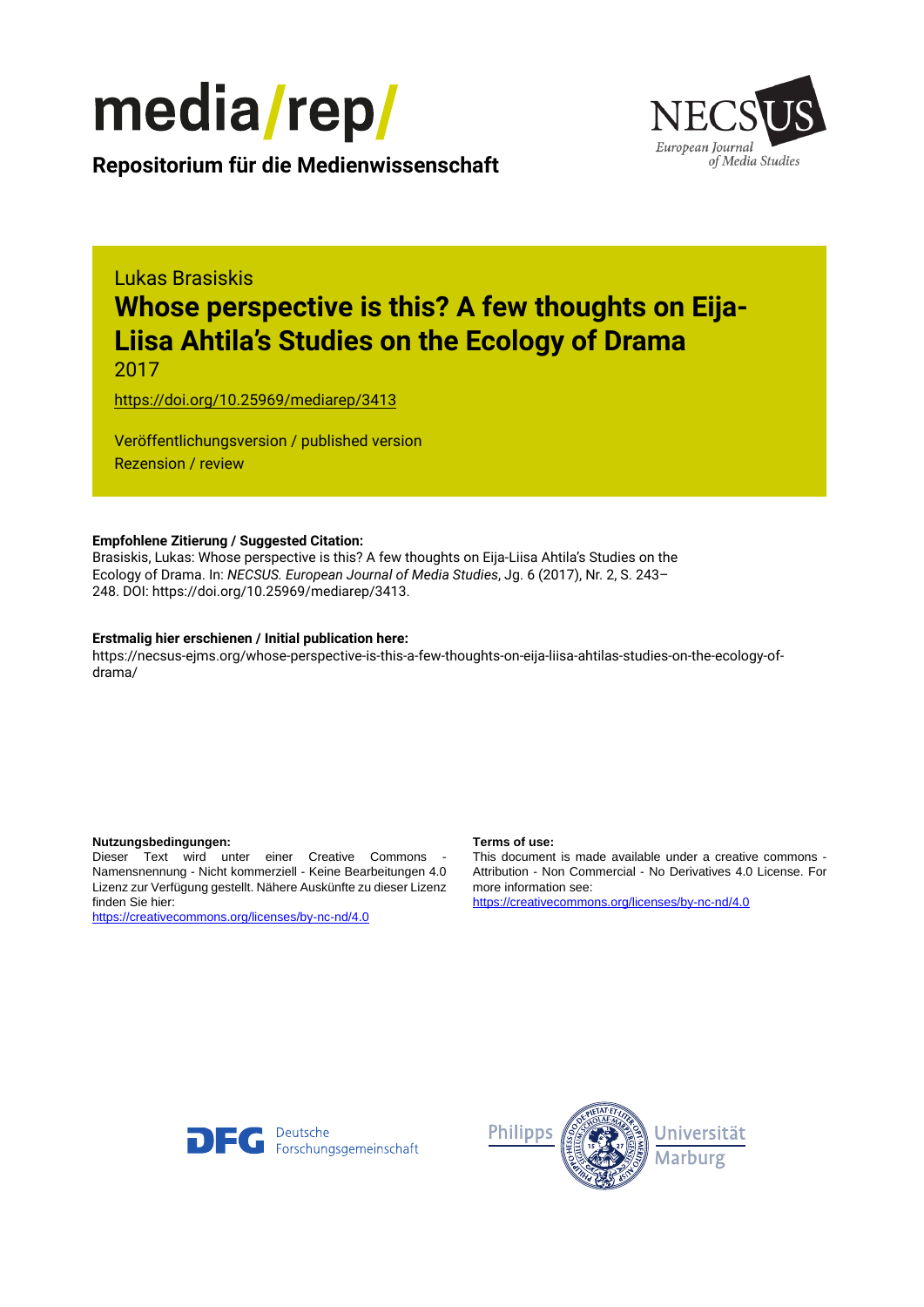

## **Whose perspective is this? A few thoughts on Eija-Liisa Ahtila's Studies on the Ecology of Drama**

NECSUS (6) 2, [Autumn 2017:](https://necsus-ejms.org/category/autumn-2017_dress/) 243–248 URL: [https://necsus-ejms.org/whose-perspective-is-this-a-few](https://necsus-ejms.org/whose-perspective-is-this-a-few-thoughts-on-eija-liisa-ahtilas-studies-on-the-ecology-of-drama/)[thoughts-on-eija-liisa-ahtilas-studies-on-the-ecology-of-drama/](https://necsus-ejms.org/whose-perspective-is-this-a-few-thoughts-on-eija-liisa-ahtilas-studies-on-the-ecology-of-drama/)

**Keywords**: [artist,](https://necsus-ejms.org/tag/artist/) [Eija-Liisa Ahtila,](https://necsus-ejms.org/tag/eija-liisa-ahtila/) [exhibition,](https://necsus-ejms.org/tag/exhibition/) [Finnish,](https://necsus-ejms.org/tag/finnish/) [installation](https://necsus-ejms.org/tag/installation/)

Since the early 1990s, Finnish artist Eija-Liisa Ahtila has been considered a master of the split-screen installation form. Her large-scale, multi-channel cinematic works create specific perceptual situations, while investigating the construction of audiovisual discourses and testing potentialities and limits of cinematic narration. In her works, Ahtila challenges cinema's conventions of single-channel storytelling, using multiple screens to build an experience of various concurrent times and spaces. Her latest work *Studies on the Ecology of Drama* – which was installed at Marian Goodman Gallery in New York City from the 1 March to 22 April 2017 – is no exception.

Like her other recent work for galleries such as *The Annunciation* (2010) and *Horizontal* (2011), this four-screen installation asks how technology, stylistic choices, and storytelling devices can generate an image of non-human worlds. Beginning with a few images of nature that occupy all four screens located in the same gallery room – a surprise for some – the installation begins by revolving around a figure played by the well-known Finnish actor Kati Outinen. The actor guides the visitor of the gallery by delivering a lecture in movement. She poses the installation's core question: 'How would it be possible to understand a different kind of existence [on this] planet?' While literally journeying from one screen to another, Outinen walks and talks the spectator through issues of human-centered storytelling in order to highlight the limits of meanings and connotations produced by the application of classical film dramaturgy and conventional film codes. By focusing on patterns of perception varying across species, *Studies on the Ecology of Drama* attempts to show the possibilities of opening up an audiovisual space for various kinds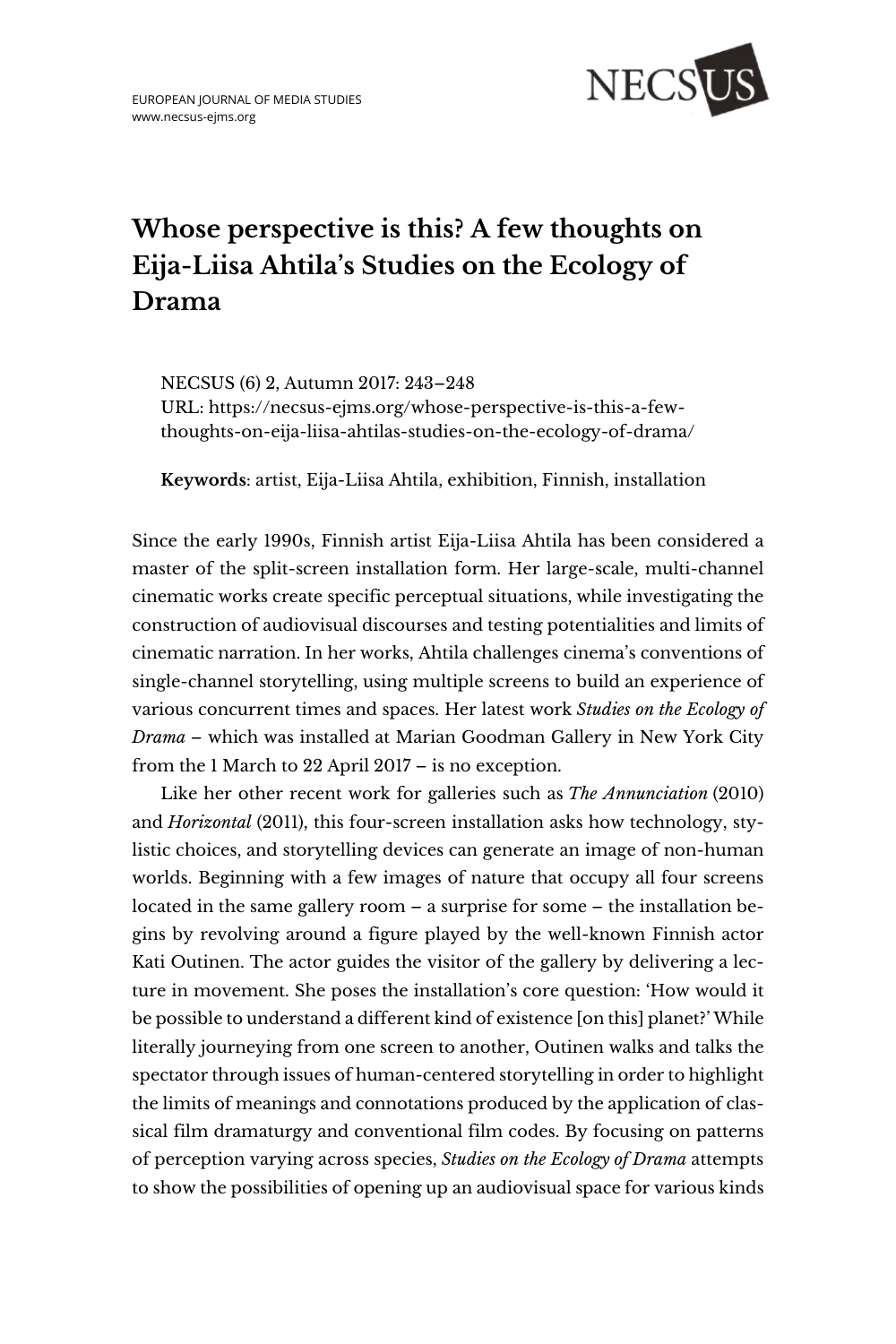#### NECSUS – EUROPEAN JOURNAL OF MEDIA STUDIES

of human and nonhuman actors, including a bush, a juniper tree, a common swift, a horse, a brimstone butterfly, and a group of human acrobats.



Fig. 1: Studies on the Ecology of Drama, 2014, four-channel projection installation, HD, 16:9, audio 5.0, 25:40, 30 second loop. Edition of 5 + 2AP. Image courtesy of Marian Goodman Gallery.



Fig. 2: Studies on the Ecology of Drama, 2014, four-channel projection installation, HD, 16:9, audio 5.0, 25:40, 30 second loop. Edition of 5 + 2AP. Image courtesy of Marian Goodman Gallery.

Ahtila's creative commentary on filmic perspective with regard to non-human worlds recalls Anat Pick's ideas on zoomorphic cinema. Drawing on Estonian biologist Jakob von Uexküll's thoughts, Pick's essay 'Animal Life in the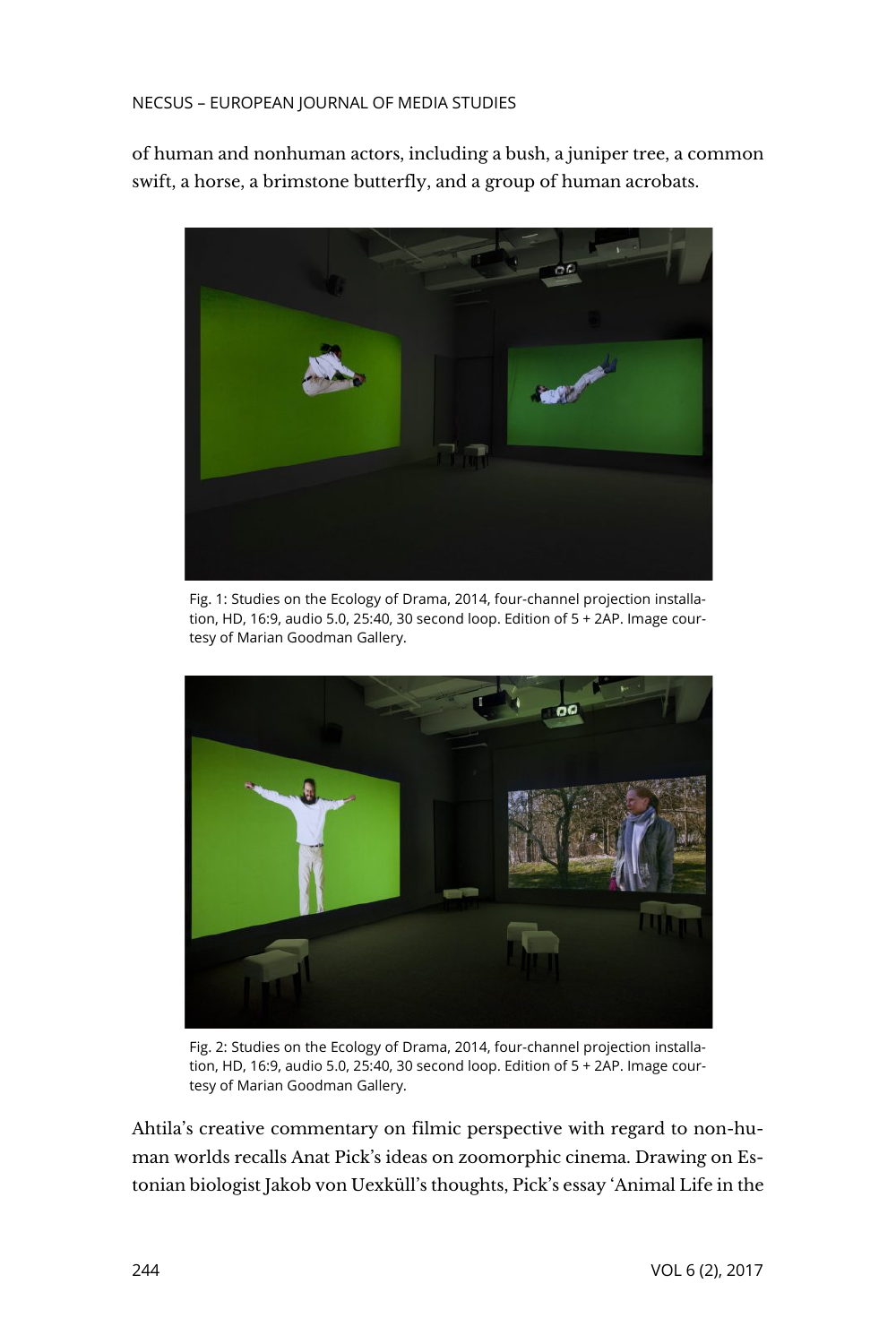Cinematic Umwelt' proposes that decentering the anthropomorphising representations of some films can manifest non-human life-worlds before they are turned into subjects for our dramas. Drawing upon Uexküll's concept of *Umwelt* (an ecological environment), Pick argues that cinema can establish 'new relational trajectories' of animal and human worlds, positing different manifestations of both the human and the non-human.[1] In his book *A Foray into the Worlds of Animals and Humans*, Uexküll famously describes the perceptual world of a tick. The tick itself may seem completely different to a man, a dog, or any other animal, but, Uexküll suggests, that does not change the fact that the tick exists as a unique subject with its own distinctive perceptual world. An attempt to understand the way the tick perceives does not necessarily require the anthropomorphisation of the tick by ascribing human qualities to it. The translation of signs of a life-world of a living organism is based on (the tick, for instance, only reacts to three stimuli: temperature, light, and smell) does not expunge the organism that embodies those signs. Even though such renditions may never be precise, following Uexküll's (and Pick's) ideas, one could think about creative translations by artists and filmmakers that attend to the signs of perceptual worlds of non-humans with an aim to establish a different perspective towards them.

Echoing this zoomorphic approach, Outinen, the narrator of Ahtila's installation, asks, 'Can anyone or anything alter itself so much that the required change in perspective take place?' The framing, composition, camera angles as well as other cinematic techniques are thus used by Ahtila as instruments to explicate underexplored audiovisual representations of non-human perceptual worlds. Consider an image of a bearded man jumping on a springboard in front of a green background. This slow-motion image, as we learn from the narrator, simulates the perception of a bird (simultaneously portrayed flying across the accompanying screens) whose tempo of visual registration, Outinen further explains, is faster than ours. The optical perception of a bird is thus translated for the human spectator specifically through the application of slow motion. Another example of cinematic translation of non-human perception is a set of sped-up images demonstrating how various species perceive movement and light. For example, a dog, the spectator learns, would need more images per second to perceive a continuous and smooth movement. Thus, the features of non-human perceptions are replicated by the characters' transitions across the screens and associative multiscreen editing.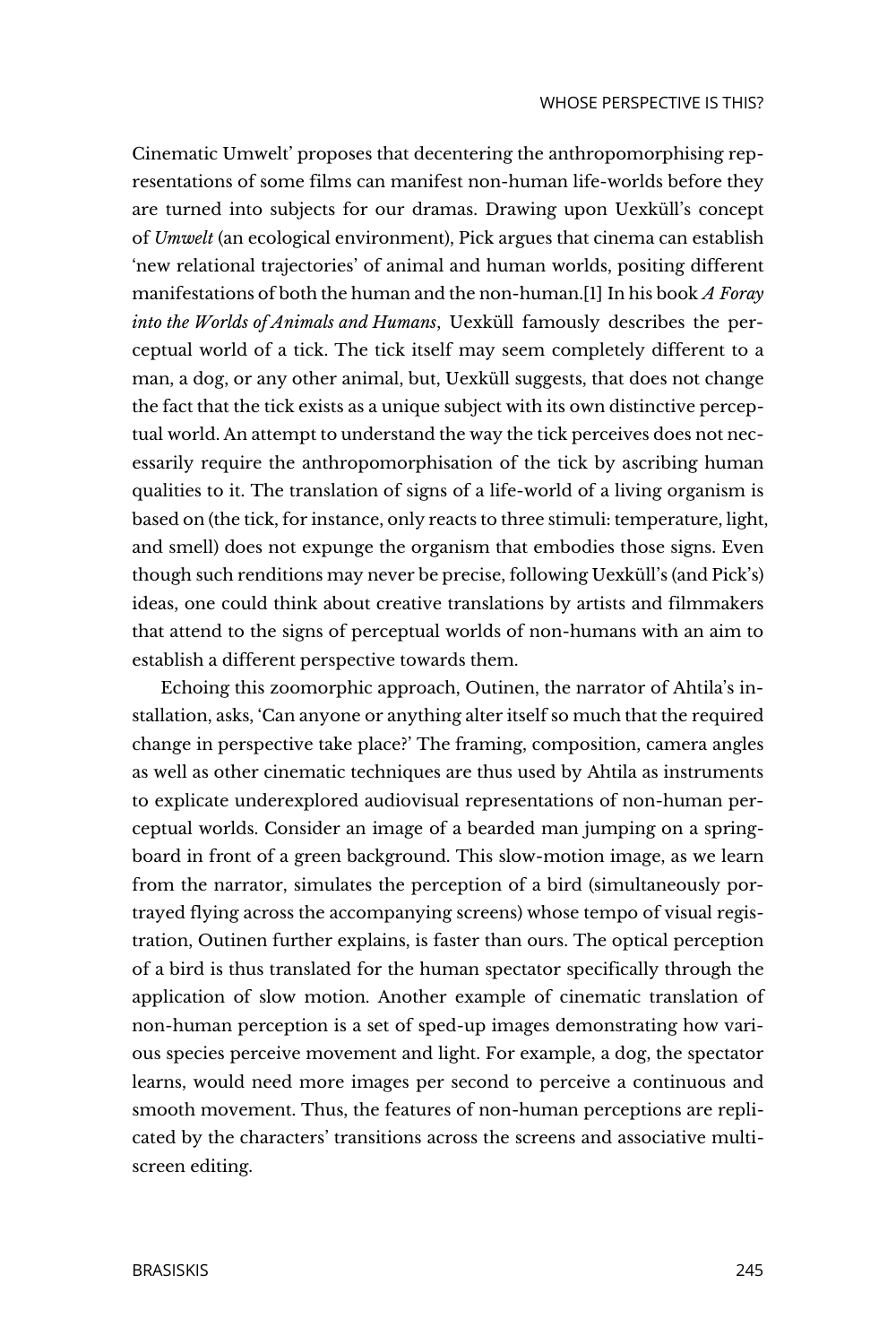#### NECSUS – EUROPEAN JOURNAL OF MEDIA STUDIES



Fig. 3: Studies on the Ecology of Drama, 2014, four-channel projection installation, HD, 16:9, audio 5.0, 25:40, 30 second loop. Edition of 5 + 2AP. Image courtesy of Marian Goodman Gallery.



Fig. 4: Studies on the Ecology of Drama, 2014, four-channel projection installation, HD, 16:9, audio 5.0, 25:40, 30 second loop. Edition of 5 + 2AP. Image courtesy of Marian Goodman Gallery.

Without directly relying on Uexküll's proposition that various types of human and nonhuman animals have different perceptual worlds, *Studies on the Ecology of Drama* comments on the limits of spectatorship in human-centric narrative cinema, inviting the gallery visitor to pay attention to specific perceptual worlds of non-human subjects, and to think about the possibility of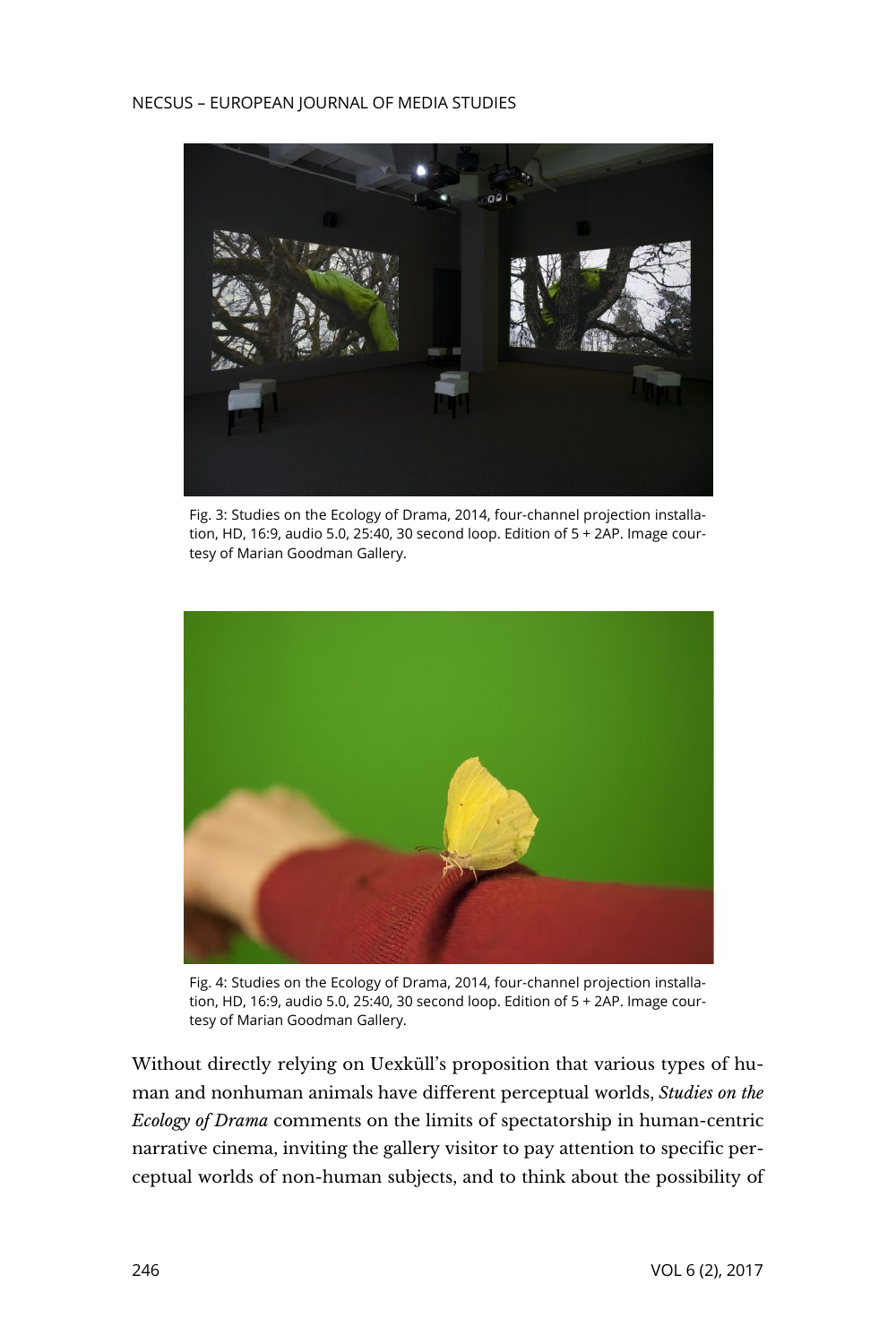all living organisms equally sharing the frame of the film. At first glance *Studies on the Ecology of Drama* recalls a didactic lesson given by a (non-ignorant) schoolmaster. The work is filled with several illustrative examples that make the installation seem not only expository, but also slightly satirical. Moreover, given that the human actor leads the spectator through the argument of the installation, one could also criticise the work by saying that it proposes nothing more than an utterly human commentary on non-human worlds. And yet, at the same time, the apparent didacticism exemplified by Outinen's edifying intonation can be read as a satirical meta-criticism of other, more conventional, artistic approaches to non-human worlds. Rather than pretending to build a transparent window into worlds that lie beyond human perception, Ahtila's installation assures an egalitarian possibility for the human spectators to develop an eco-criticism through understanding cinema's variety of visions.

Towards the end of the installation, however, the explanatory mode of narration extends to an audiovisual effort to reach beyond the human through an attempt to represent and enact the imaginary world of butterflies. In an unexpectedly comical performance, a group of young human actors embody butterflies, first by climbing up into trees and wrapping themselves in white sleeping bags, and later by moving across the screens, jumping into a field and running around with cameras in their hands. At this particular point, Ahtila's narrational guidance disappears – the camera takes the perspective of the people-larvae and the subjective points of view of butterflies occupy all screens of the installation. Non-human life-worlds can thus finally be experienced through an effort to depict them beyond the restrictions of the human body and language, following a process of becoming-animal that is mediated cinematically.

'Can we see a world from another perspective than of a different species?', asks Outinen, a few seconds before the above-described performance. Today, when contemporary theory and philosophy stand against anthropocentrism and its destructive implications for the planet, Ahtila's installation provides a glimpse of hope for a creative and critical commentary through an ecology of film dramas. As Outinen states,

[w]ith our imagination, we can get a grasp on that foreignness and by imitation present its being, poses, gestures, make it visible, to impress it on our minds as part of our perception and understanding. It is through our fantasy that we are able to enter the world of other species.